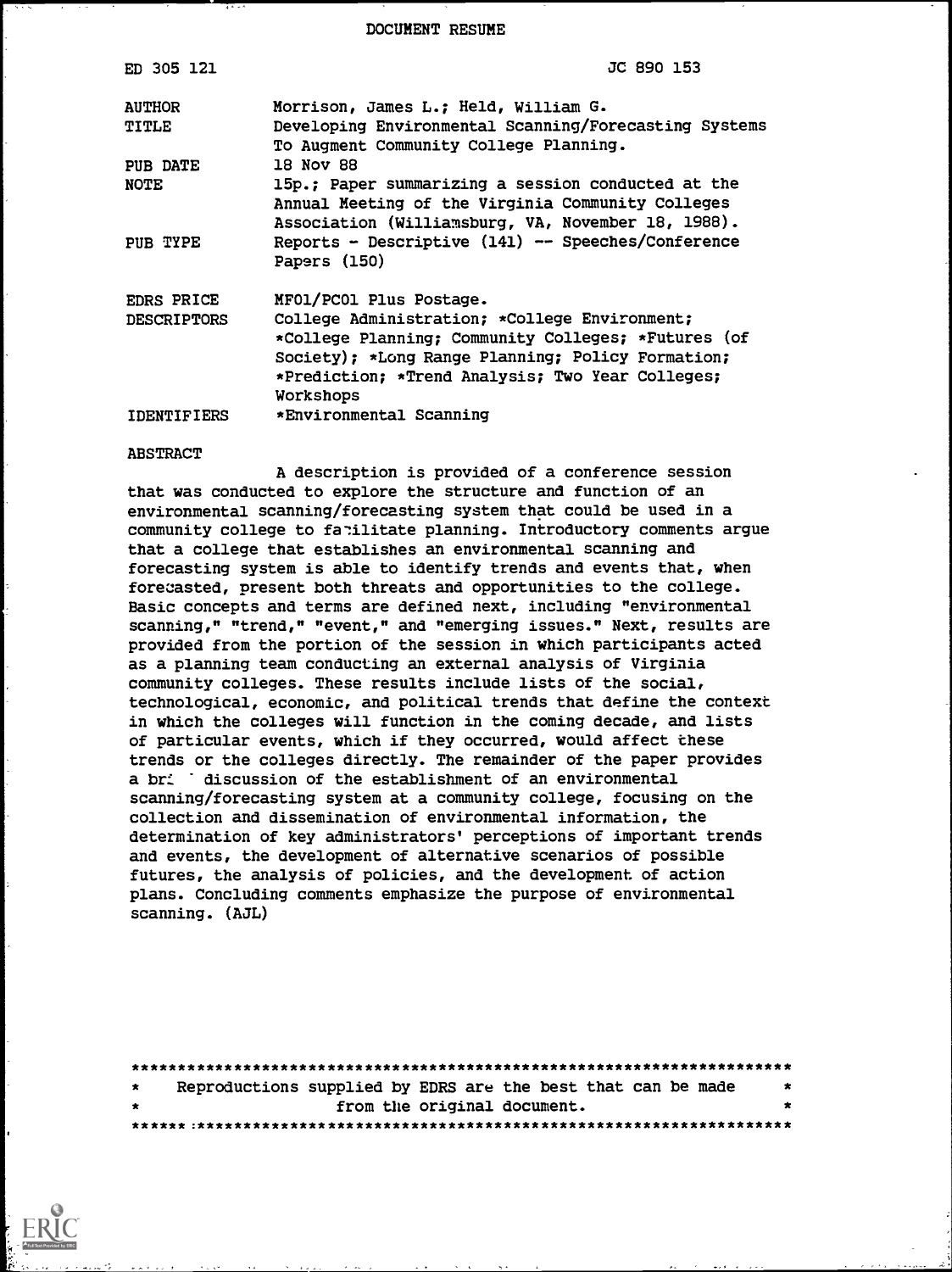$\bullet$ 

٠.,

Developing Environmental Scanning/Forecasting Systems to Augment Community College Planning

> James L. Morrison William G. Held

School of Education The University of North Carolina at Chapel Hill

Proceedings of a Session in the 1988 Annual Meeting of the Virginia Community Colleges Association Williamsburg, Va, 18 November 1988

"PERMISSION TO REPRODUCE THIS MATERIAL HAS BEEN GRANTED BY

J. Morrison

EC 890 153

TO THE EDUCATIONAL RESOURCES INFORMATION CENTER (ERIC)."

U.S. DEPARTMENT OF EDUCATION Office of Educattoosi Research and improvement EDUCATIONAL RESOURCES INFORMATION CENTER (ERIC)

X: This document has been reproduced as<br>received from the person or organization<br>originating it.

C Minor changes have been made to improve<br>reproduction quality

 $\bullet$ Points of view or opinions stated in this doctr ment do not necessarily represent official OERI position or policy

 $2\overline{2}$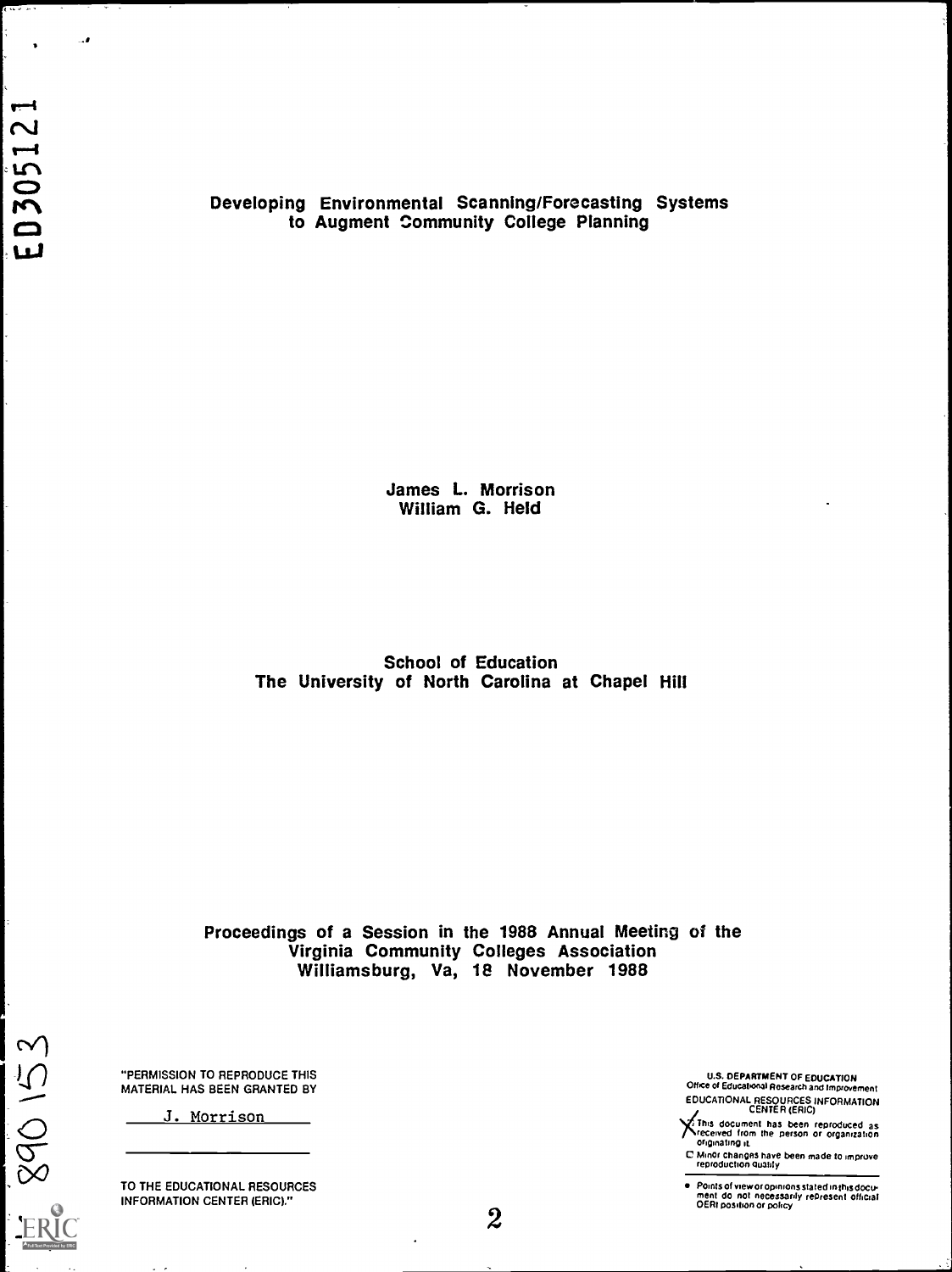# DEVELOPING ENVIRONMENTAL SCANNING/FORECASTING SYSTEMS TO AUGMENT COMMUNITY COLLEGE PLANNING

The external environment of two-year colleges is turbulent. Leaders in the government are increasingly concerned about holding education accountable for its actions. The corporate community is concerned about the quality of entrants into the work force, particularly in an era of global competition. Technical advances in computers, robots, and videodisks have direct implications for changing instructional delivery systems.

Analysis of environmental change and the development of institutional policies to deal with this change are key to an organization's success. Literature on organizational analysis documents the effects of the general societal environment on organizations (Osborne & Hunt, 1974; Hall, 1977; Kast & Rosenzweig, 1979; Scott, 1981). Consequently, scanning the general environment for trends that affect the organization's mission is essential to developing an effective strategic plan (Bourgeois, 1980). In essence, a college that establishes an environmental scanning and forecasting system has benefits of an early warning system to identify trends and events that, when forecasted, present both threats and opportunities to the college. With early warning, administrators can prepare their response options in anticipation of changes implied by these trends and events. This system will increase management efficiency in dealing with uncertainties inherent in the future by anticipating change and influencing the future rather than by simply reacting to it.

While educational leaders have shown an interest in developing an environmental scanning/forecasting capability (Norris and Poulton, 1987), few have developed such a

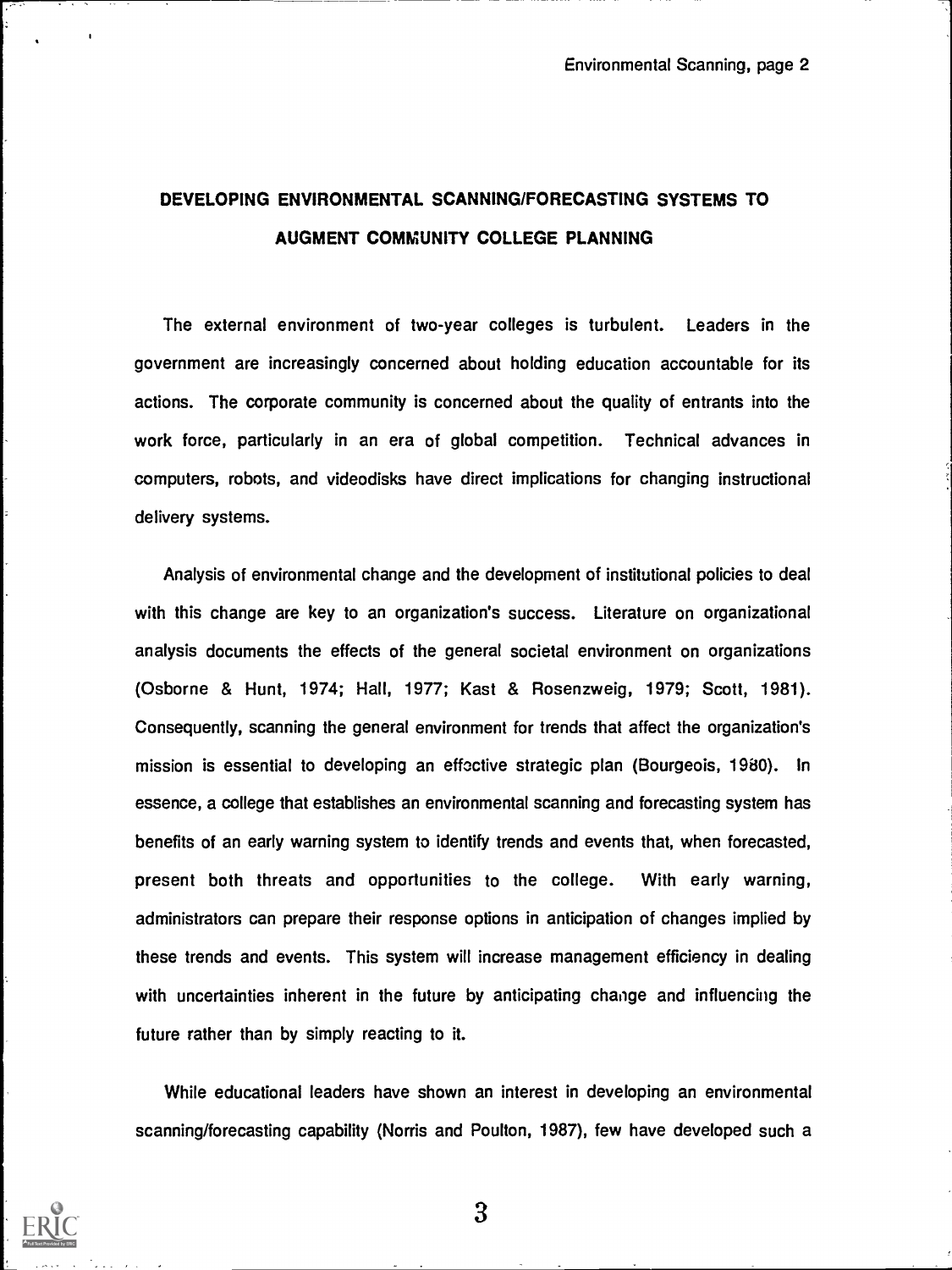system (Morrison, 1987). One reason for this state of affairs is the lack of experience in developing and operating such systems in higher education. Environmental scanning and forecasting techniques are used much more extensively in the corporate world, but the proprietary nature of this world has inhibited sharing of this technology. Boucher (1988) estimates that the development and use of these techniques in the corporate world is some 15 years ahead of that in the public sector.

The purpose of this session was to describe the structure and function of an environmental scanning/forecasting system as this system could be used in a community college to facilitate planning. After describing the elements of this system, session participants acted as a planning team conducting an external analysis of Virginia community colleges. This paper documents the "proceedings" of the session including the key trends and events that participants felt could affect the future of Virginia community colleges. The paper concludes with a brief description of the "next steps" Virginia community colleges could take to implement an environmental scanning/forecasting system.

### Basic Concepts

A few concepts must first be defined. What is environmental scanning? What are trends and events? What is an emerging issue?

Brown and Weiner (1985) define environmental scanning as "a kind of radar to scan the world systematically and signal the new, the unexpected, the major and the minor (p. ix)." Aguilar (1967) has defined scanning as the systematic collection of external information in order to (a) lessen the randomness of information flowing into the organization and (b) provide early warnings for managers of changing external conditions. More specifically, Coates (1985) has identified the objectives of an environmental scanning system as including the following: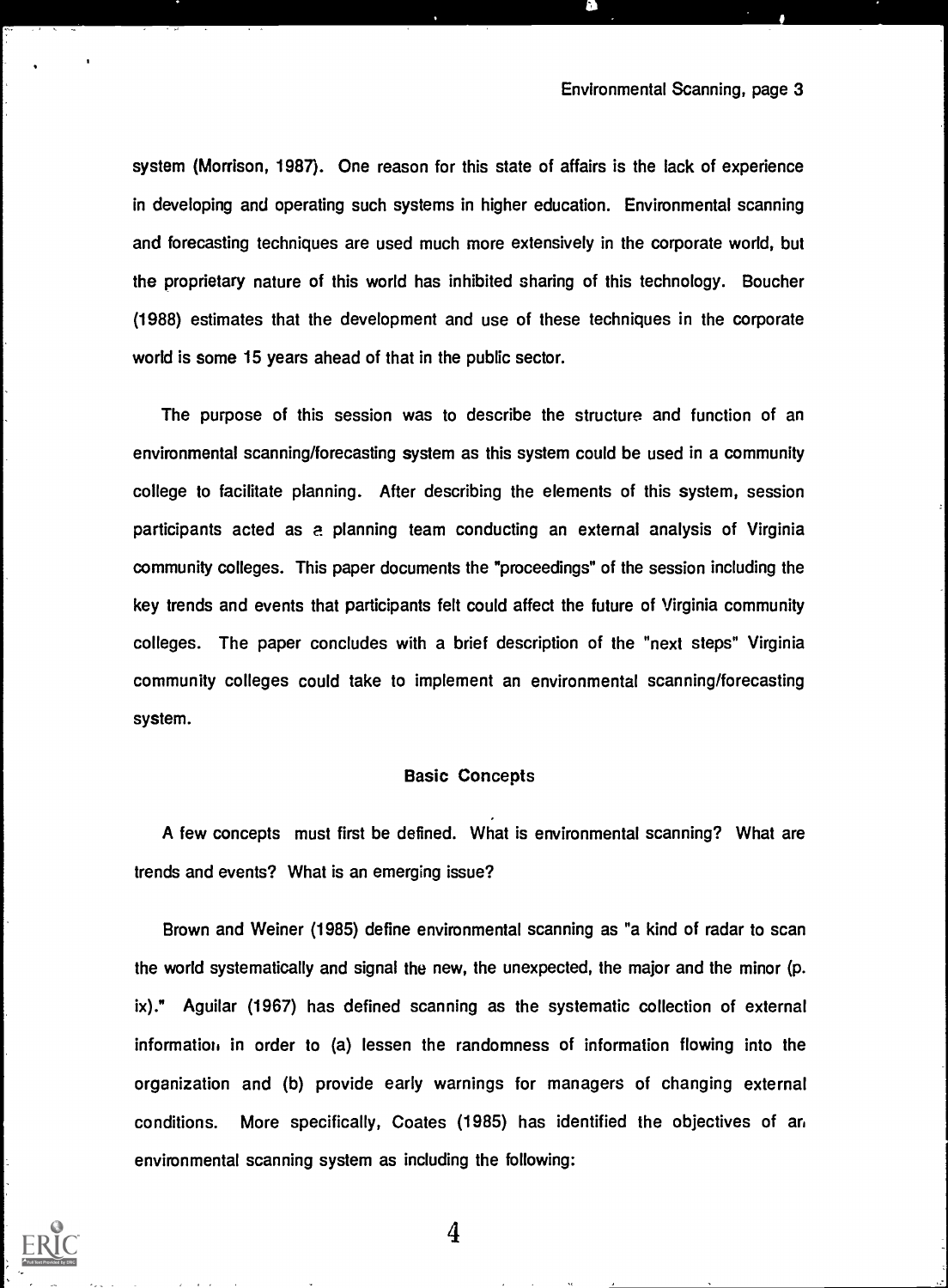- detecting scientific, technical, economic, social, and political interactions and other elements important to the organization
- defining the potential threats, opportunities, or potential changes for the organization by those events
- promoting a future orientation in management and staff
- alerting management and staff to trends which are converging, diverging, speeding up, slowing down, or interacting (pp. 2-13, 14).

An example of the user of an environmental scanning system is an nuclear submarine captain. His periscope is not only equipped with optics to aid in viewing the immediate area out to the horizon, but it is also linked up to a satellite relay that allows him to see beyond the horizon. Each time he uses the periscope he is looking for possible targets (opportunities) and the enemy (threats). He scans the horizon for external environmental threats and opportunities.

By extension an environmental scanning system is structured to identify and evaluate trends, events, and emerging issues important to the institution. These terms are defined as follows:

A trend is a series of social, technological, economic, or political characteristics that can usually be estimated and/or measured over time. It is a statement of a general direction of change, usually gradual long-term change, reflecting the forces shaping the region, nation, or society in general. Trend information may be used to describe the future, identify emerging issues, or project future events. For example, at most institutions student profiles are changing. Indicators of this trend are the number of mir;ority students or the number of full-time adult students enrolling.

An event is a discrete, confirmable occurrence that makes the future different from the past. An event would be, "Federal funding for students' financial aid is reduced by 50 %."

 $\ddot{\mathbf{5}}$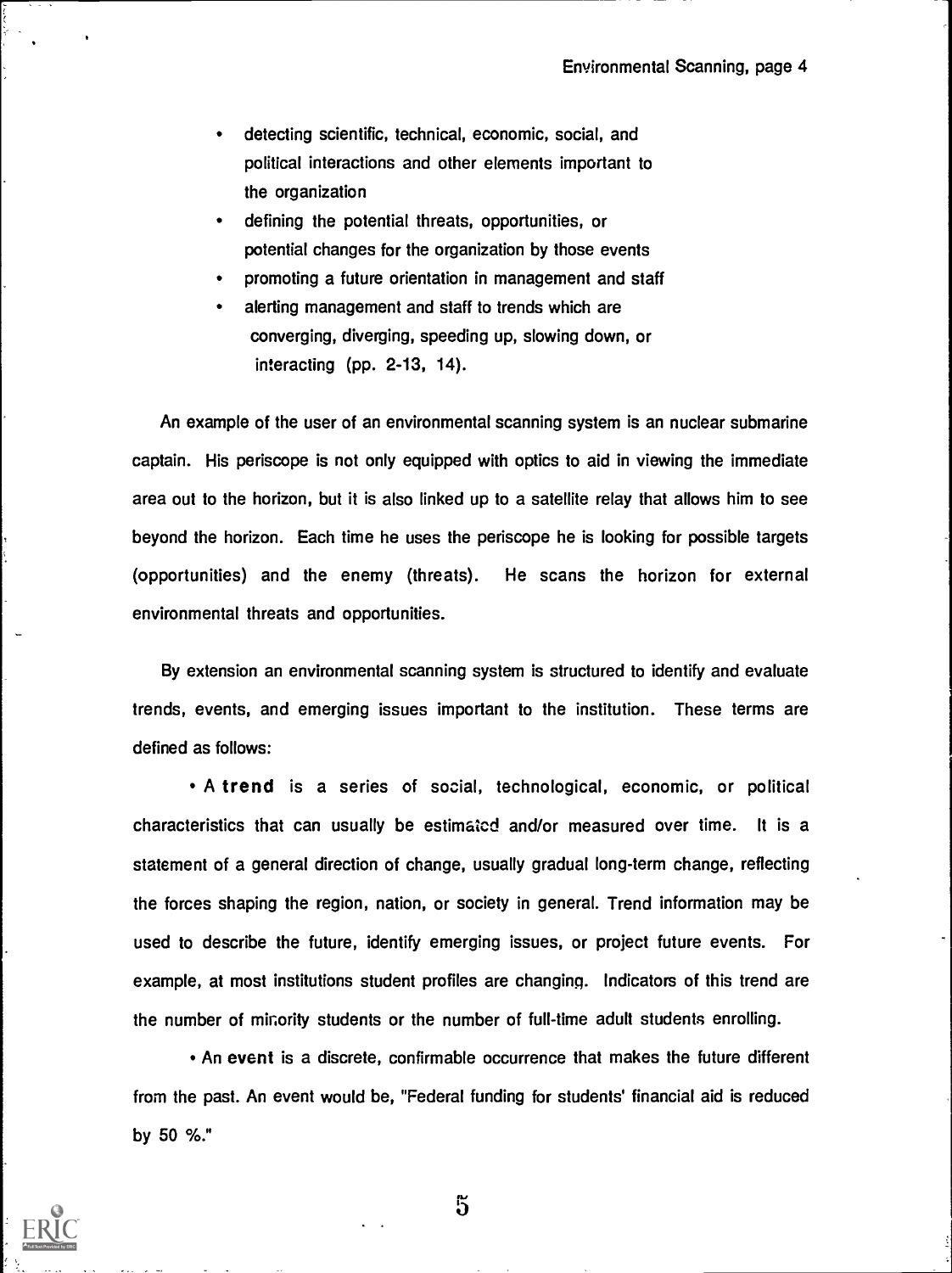An emerging issue is a potential controversy that arises out of a trend or event, which may require some form of response. For example, "Litigation, as measured by the number of law su<sup>it</sup>s per year in American society, is increasing." An immediate consequence of this trend is substantially higher liability insurance for colleges. An emerging consequence arises from the tendency of state legislatures to protect the public by requiring licensure of an increasing number of occupations, including periodic updating of credentials. This consequence implies an enhanced opportunity for the expansion of continuing adult and professional/occupational education programs.

### The Session

After a presentation of these basic concepts and an illustration of the types of information contained in an environmental scanning data base, we asked participants to identify critical trends that define the context within which Virginia community colleges would function in the coming decade, and potential events that could affect those trends or colleges directly. We encouraged participants to think broadly through all sectors (social, technological, economic, and political), and on levels from local through global. Below are those trends identified in a fifteen minute period are shown below:

### Critical Trends

### Social

- % of people needing retraining
- % of population with AIDS
- % of service area jobs
- % of urban population
- % of minority enrollment in Virginia community colleges
- % of women in Virginia community colleges
- ratio of out-of-state/in-state applicants for Virginia community colleges
- annual rate of population growth in Virginia
- % of community colleges (CC) converting from quarter to semester system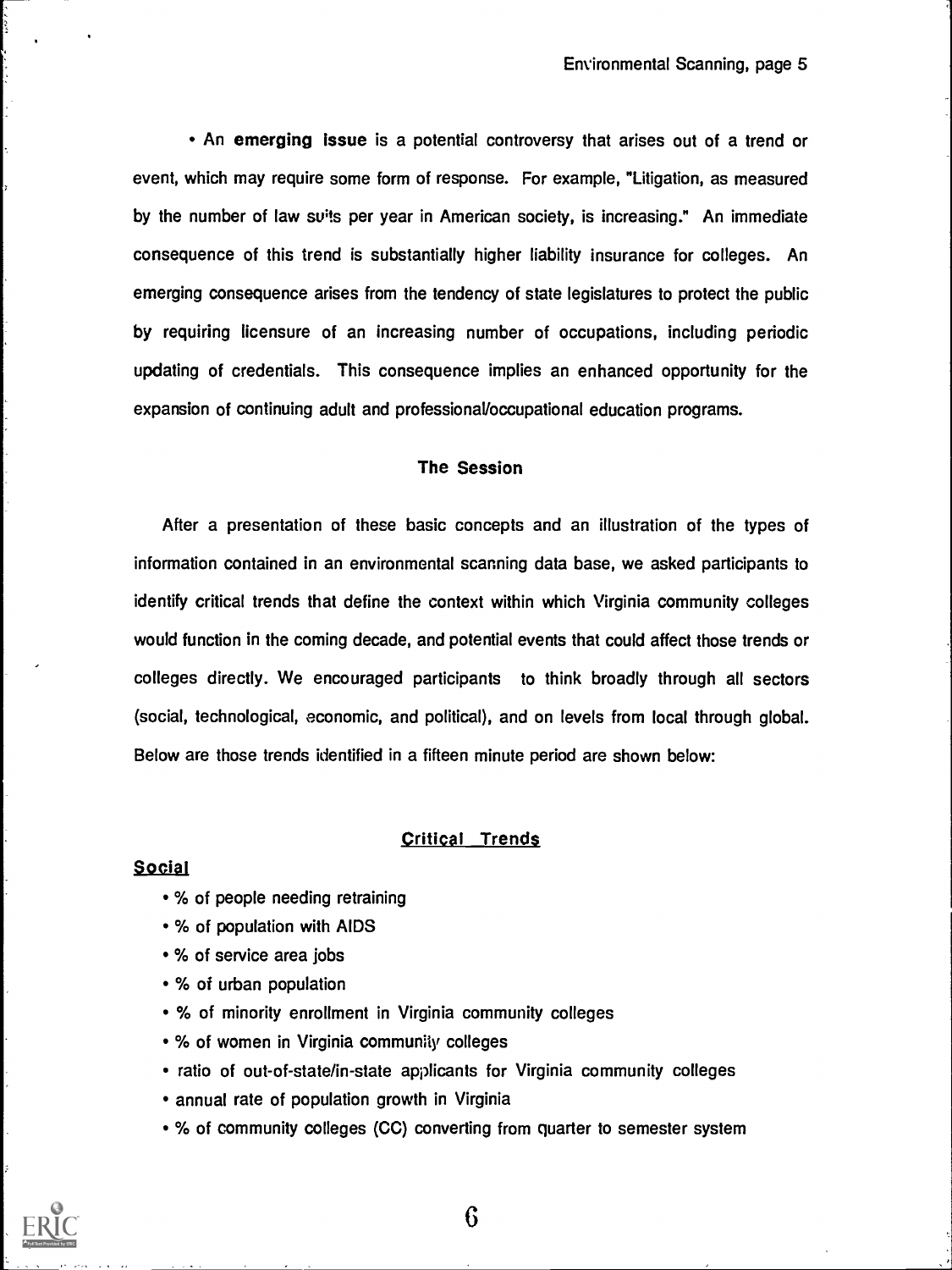% of students at Virginia senior colleges who transferred from Virginia community colleges

- % of high school non-graduates in work force
- % of Virginia community college curriculum devoted to international topics
- % of international students in Virginia community colleges
- % of poor seeking education after high school
- average age of Virginia population
- perceived reputation of Virginia community college education

### **Technological**

- % of curriculum using interactive TV in Virginia community colleges
- % of Virginia community college students owning a computer
- % of students enrolled in hi-tech curriculums

### Economic

- % of financial aid to non-college attendees
- % of private funding to Virginia community colleges
- % unemployment in Virginia
- number of foreign companies migrating to Virginia
- % of financial aid devoted to high school drop-outs

### **Political**

% of Virginia voters classified as conservative

We stressed that trends need to be stated in measurable terms for analytical purposes. For example, if the changing demographic composition of students enrolled in Virginia community colleges is a critical trend, in order to collect data and to forecast this trend, it is necessary to restate it as, "the percentage of minority enrolled," "the percentage of students over 30," "the percentage of women students," etc.

After the trend identification exercise, we asked participants to identify events, which if they occurred, would affect these trends or community colleges directly. In a few minutes they identified the 13 critical events listed below: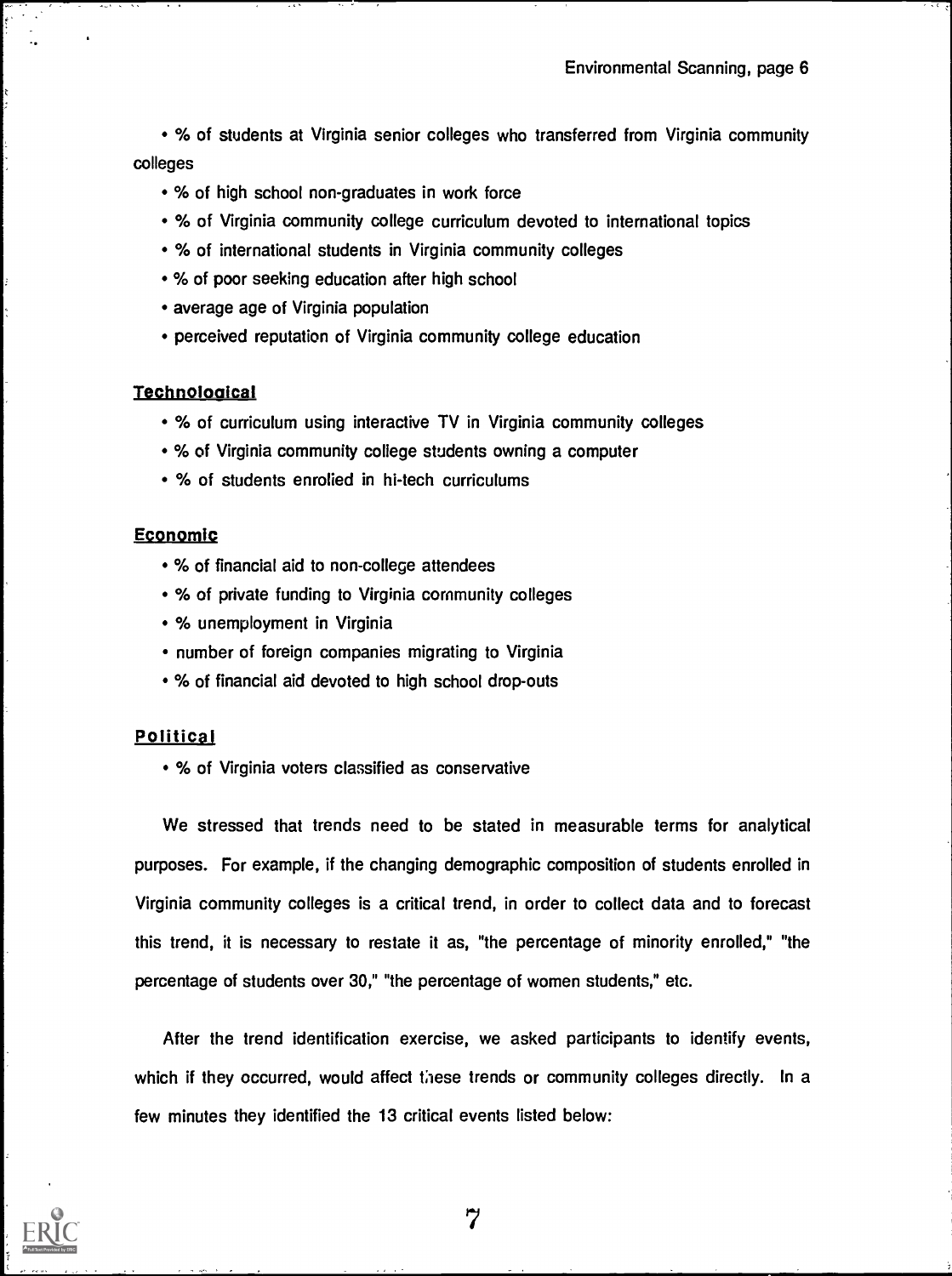### Critical Events

## Social

- World War III breaks out
- Bush assassinated / Quayle becomes President
- Virginia community college faculty size increases 20% over next two years
- Virginia population increases 20% over next five years
- Epidemic in US increase
- Competition for students from four-year institutions increases 20% over next three years
- Significant increase in the number of full-time students

### Technological

- Cure for AIDS is found
- Space station is established on Mars

### Economic

- Dollar is devalued 20% by mid 1989
- Three major Virginia businesses close

### Political

- Black rule in South Africa becomes a fact
- State mandates competency testing

Unfortunately, time did not permit forecasting either the probability of these events' occurring within the particular time frame or the impact of any of these events on community colleges. We devoted the remainder of the session to a brief discussion of how a community college could establish an environmental scanning/forecasting system.

### Establishina the System

Coates (1986) has described how some corporations and associations have initiated an environmental scanning system. That is, they assign one or several individuals to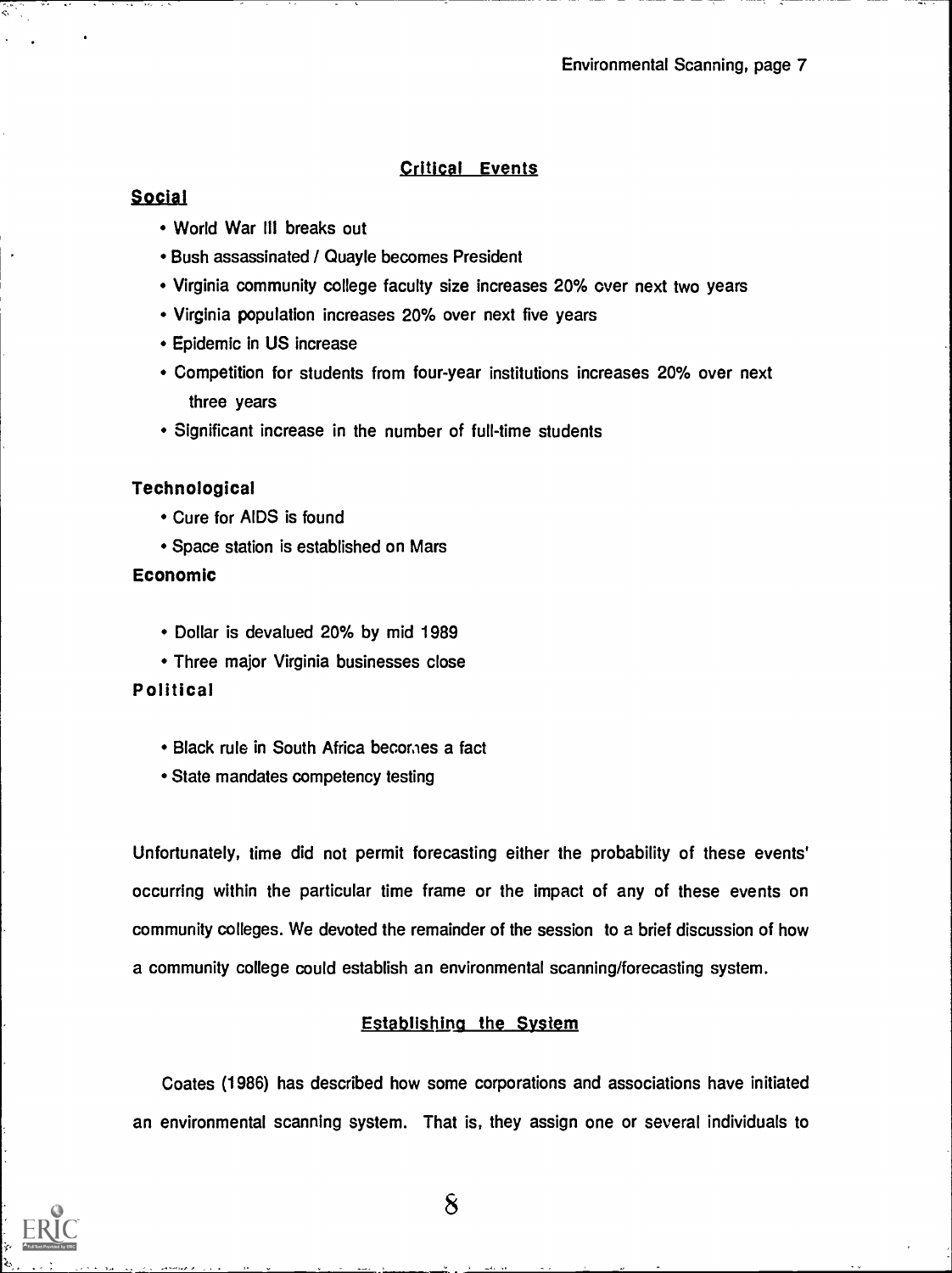abstract information from a range of publications, including national newspapers, a few leading magazines, and some specialty publications. They then circulate abstracts in an internal newsletter. Morrison (1988) notes that a number of colleges are using this approach ( e.g., Lane Community College, Piedmont Technical College, Grambling State University, and Georgia Southwestern ).

To get started, the institutional researcher or the planning officer could initially interview the key decision-makers on campus to obtain their perceptions of what trends and events were critical to defining the context within which the campus would operate in the coming decade. The reseacher or planner could list the identified trends and events on a Round One (R1) Delphi questionnaire distributed to key faculty members and campus administrators. This questionnaire would request respondents to:

(1) forecast trend/events for the coming decade and the degree of impact these trends would have on the college if they materialized as forecasted

(2) forecast event cumulative probabilities over a specific time period (e.g., ten years) and the degree of impact on critical trends on the college these events would have if they were to occur

(3) nominate those trends and events not identified on the questionnaire but that may affect the college's future.

The planner could present the data collected from the questionnaire to key campus decision-makers at a 4-6 hour retreat in an analysis that shows the mean and frequency distribution of trend and event forecasts along with the mean impact estimate. The first exercise would be a discussion of the reasoning for the inevitable variation in each of the initial forecasts (called Round 1 or R1 forecasts). This discussion would serve several purposes. First, it may quickly become evident that in many instances, particular trends and events were not stated so that each participant had the same understanding of the statement. Second, the discussion will elicit information /conjecture vis-a-vis the

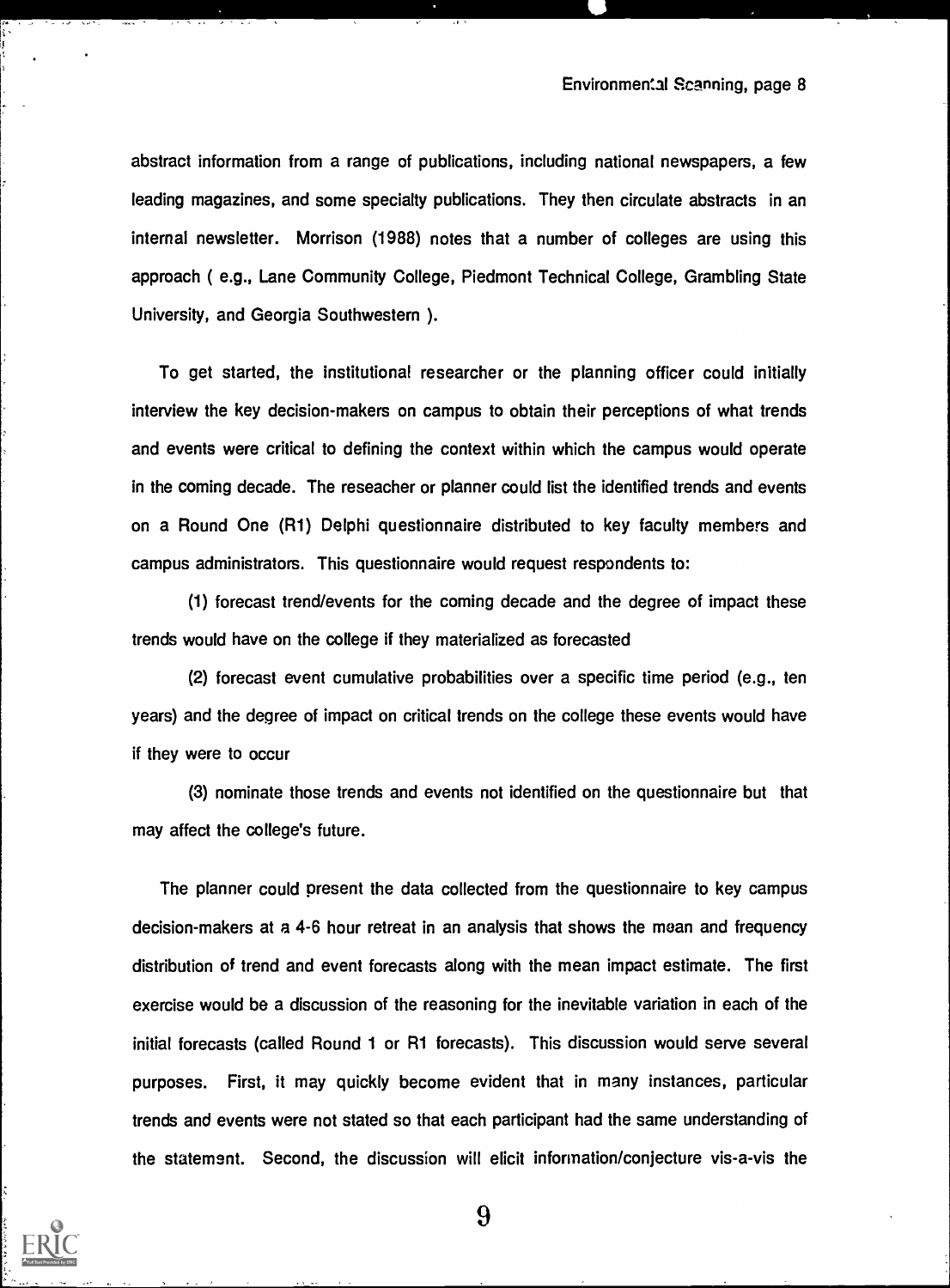factors that may affect trend levels, event probabilities, as well as the impact of trends and events on the institution. Finally, through such discussions in repeated rounds, the way institutional decision-makers "see the world" becomes explicit, opening the possibility of developing a consistent, well informed, and reasoned institutional view of the "most likely future" of the school.

### Developing Alternative Scenarios

Although the "most likely" future, the "bettable" future, is the one for which we must plan, we know that this future could be quickly altered if some critical, but low probability events occurred. Through systematically interrelating the trends and events in a cross-impact matrix, it is possible to play out a number of "what if" possibilities. In general, this process involves asking how the prior occurrence of a particular event might affect other events or trends in the set. When we have specified these relationships, it becomes possible to let events "happen"--either randomly, in accordance with their estimated probability, or in some prearranged way--and then trace out a new, distinct, plausible and internally consistent set of forecasts. This new set represents an alternative to the comparable forecasts in the "most likely" future. We can create many such alternatives . Indeed, if the model is computer based, the number will be virtually unlimited, given even a small base of trends and events and a short time horizon (e.g., the next ten years).

Scenarios are narrative descriptions of possible futures. A single scenario represents a history of the future. The "most likely" future, for example, contains all of the forecasts from the forecasting activity in a narrative, weaving them together from some point in the future, describing the history of how they unfold. Alternatives to this future are based upon the occurrence or non-occurrence of particular events in the event set. Such alternatives define unique mixes of future environmental forces that

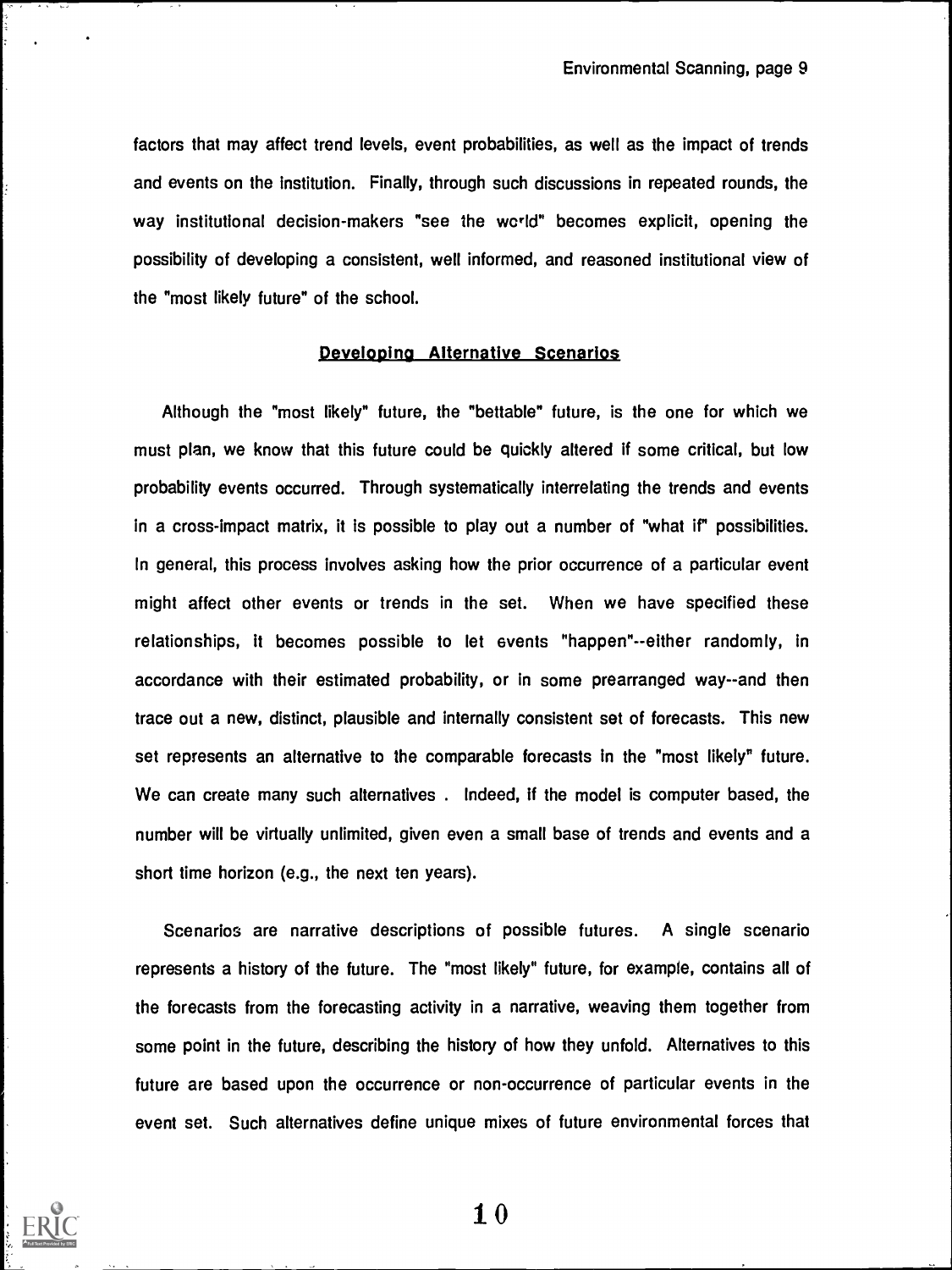may impact on a college or university. The range of uncertainty inherent in the different scenarios (which are, themselves, forecasts) changes the assumption that the future will be an extrapolation from the past (Zentner, 1975; Mandel, 1985). Within the context of an alternative future depicted by a scenario, the decision-maker can identify causal relationships between environmental forces, the probable impacts of these forces on the organization, the key decision points for possible intervention, and the foundations of appropriate strategies (Kahn and Wiener, 1967; Sage and Chobot, 1974; Martino, 1983; and Wilson, 1978). By prcviding a realistic range of possibilities, the set of alternative scenarios facilitates the identification of common features likely to have an impact on the organization, no matter which alternative occurs. it is conventional to create from three to five such histories to cover the range of uncertainty.

### Policy Analysis

We initiate policy analysis when we have completed the scenarios . Since a scenario represents a forecast, we evaluate it by the same criteria described earlier (i.e., clarity, intrinsic credibility, plausibility, policy relevance, urgency, comparative advantage, and technical quality). Once we have satisfied these criteria , we review each scenario for explicit or implied threats and opportunities -- the objective being to derive policy options that might be taken to avoid the one and capture the other. It is here that the value of this approach may be judged, for the exercise slould result in policies that could not have been developed without having gone through the process.

### Action Plans

Action plans are directly derived from the policy options developed through reformulating each option as a specific institutional objective. It is possible to assign

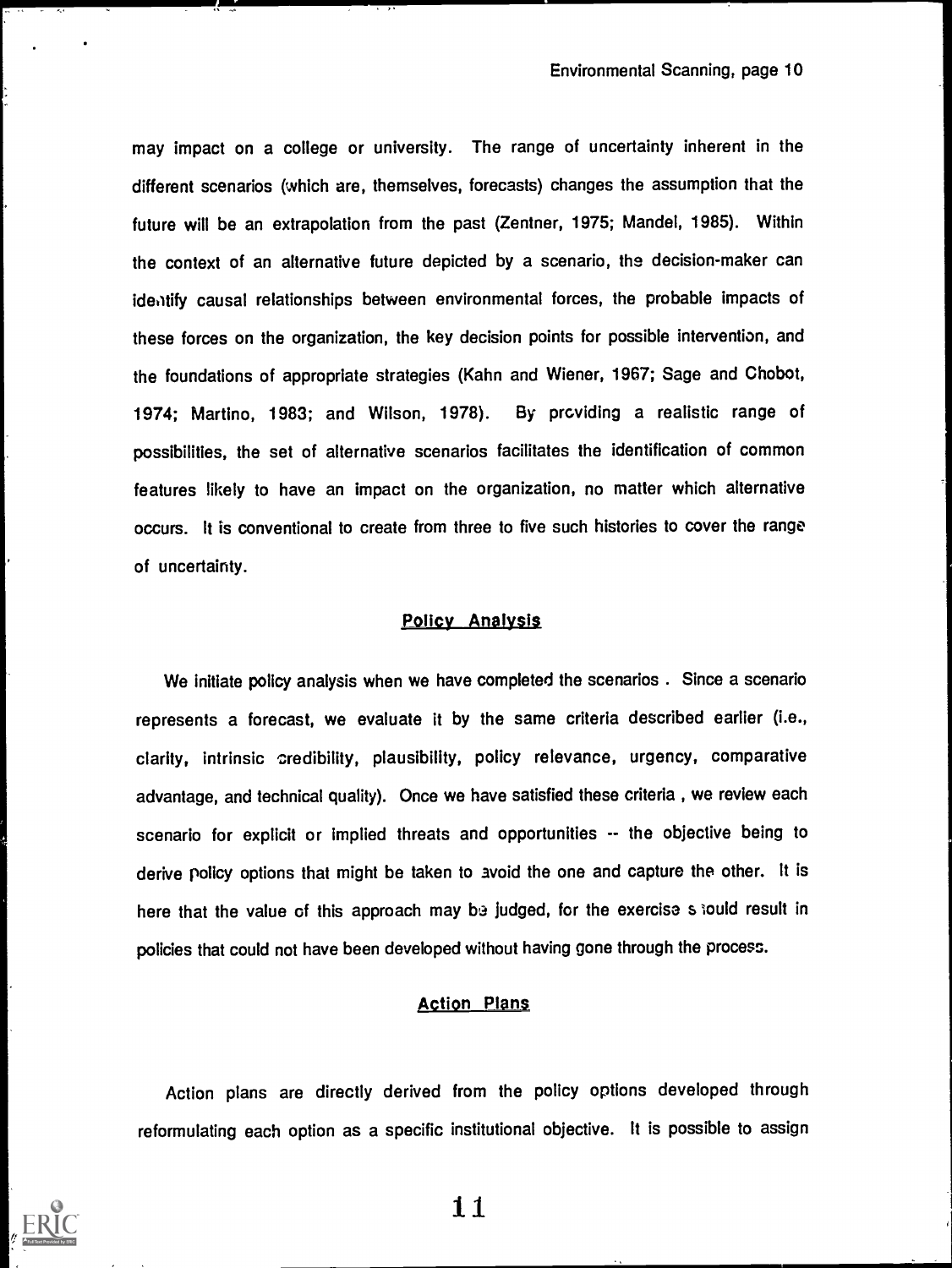responsibilities for developing detailed action plans and recommendations for implementation to members of the planning team. Typically, these staff members have knowledge, expertise, and functional responsibilities in the area related to and/or affected by the implementation of the strategic option. The staff will incorporate the resulting action plans into the institution's annual operational plan as institutional objectives assigned to appropriate functional units with projected completion dates (Morrison and Mecca, 1988).

### Summary

The purpose of an environmental scanning/forecasting system is to provide community college administrators information that can facilitate better decisionmaking, particularly in making decisions affecting the long-range future of their institutions. Give fthat we live in an age of "future shock" where changes in the e-ennal environment occur with ever-increasing rapidity, educational leaders are faced with a future that most assuredly will be different from the present. This chapter has reviewed the salient literature describing a basic approach used to manage this uncertainty--identifying issues/concerns based upon experience and upon environmental scanning, structuring issues in the form of trends and events, Forecasting the "most likely" future of these trends and events, assessing the interrelationships of these trends and events through cross-impact analysis, and producing alternative scenarios of plausible futures that stimulate the development of viable and robust strategic options that can be incorporated in specific institutional plans. This approach varies from a traditional long-range planning approach based upon a single set of environmental assumptions about the future. It recognizes that that, although the future, is a continuation of existing trends, it is subject to modification by events that have some probability of occurrence. Indeed, it is potential events that cause environmental uncertainty. We cannot predict the future, because uncertainty is a

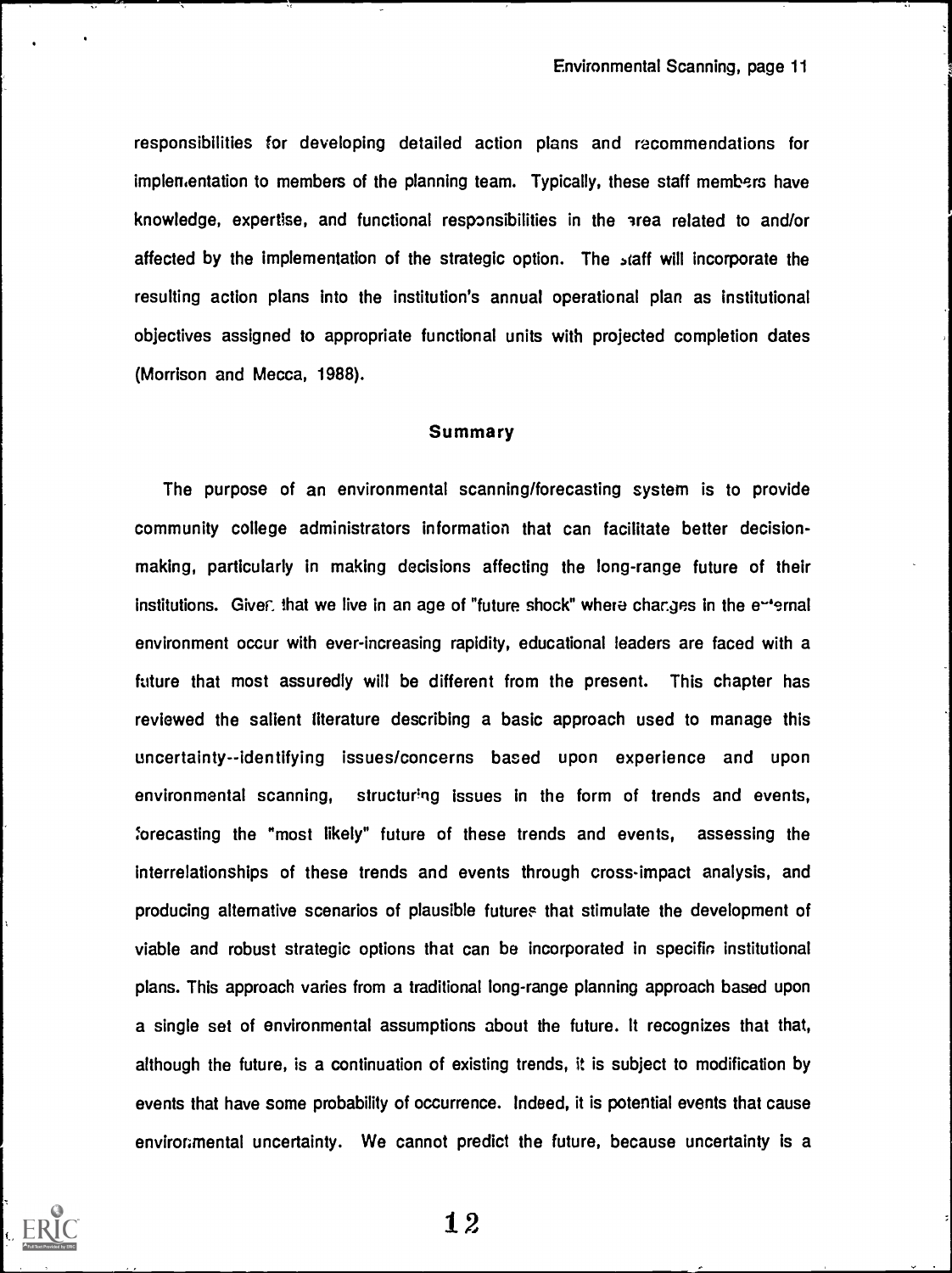potential events and their interrelationships. However, by using the best available information, we can anticipate plausible alternative futures and, thereby, limit the number of unanticipated possibilities to the smallest possible set.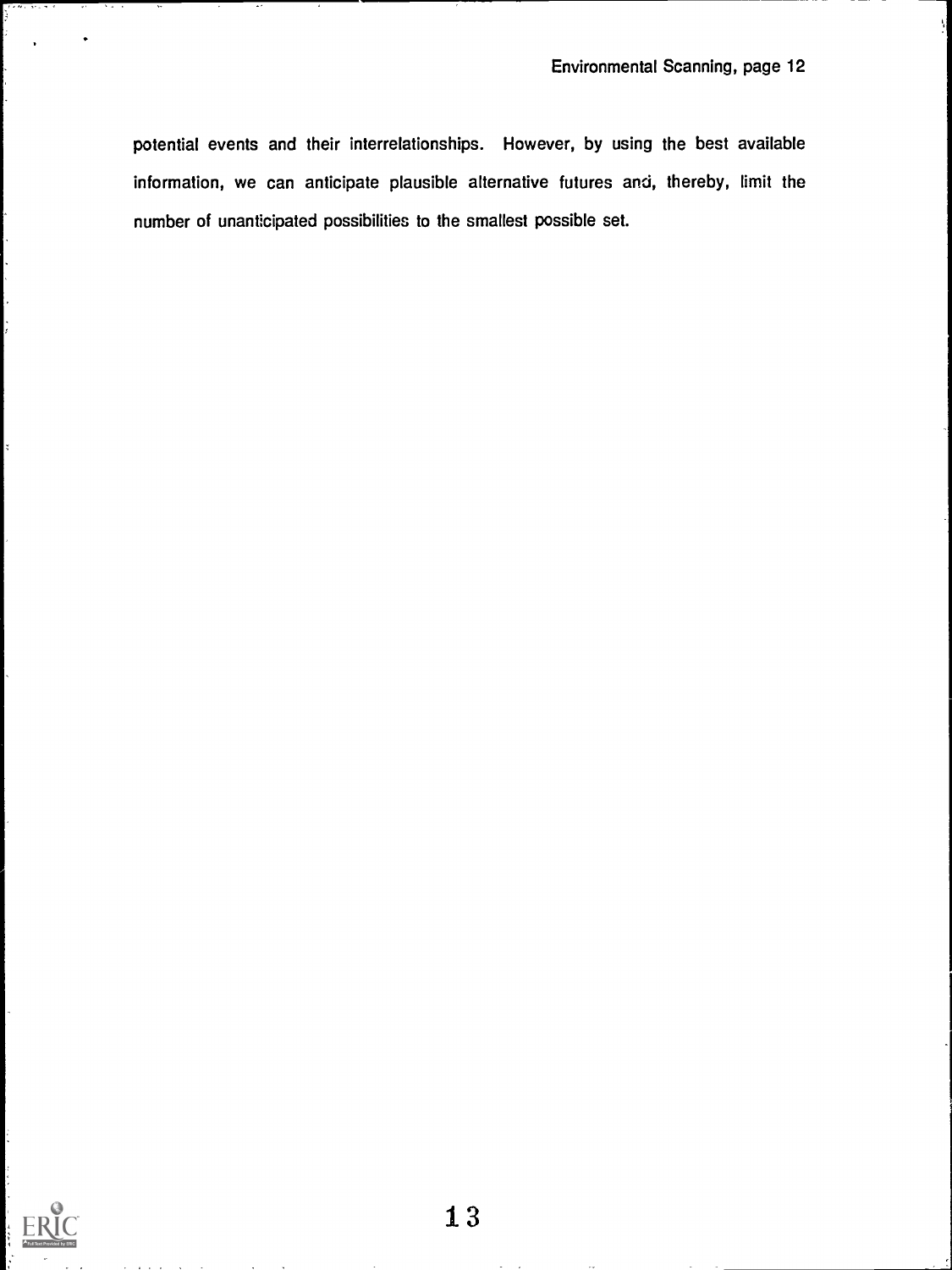### REFERENCES and ADDITIONAL SOURCES

Aguilar, F.J. (1967). Scanning the business environment. New York:MacMillan.

Boucher, W.I. (1985). Scenario and scenario writing. In J.S. Mendell (Ed.), Nonextrapolative methods in business forecasting (pp. 47-60). Westport, CT: Quorum Books.

Boucher, W.I. ( 1988, July ). Research developments in the proprietary world. Paper presented at the World Future Society Professional Members Forum, Salzburg, Austria.

Boulton, W.R., Lindsay, W.M., Franklin, S.C. & Rue, L.W. ( 1982 ) Strategic planning: Determining the impact of environmental characteristics and uncertainty. Academy of Management Journal, 25, 500-509.

Bourgeois, L.J. ( 1980 ). Strategy and environment: A conceptual integration. Academy of Management Journal, 5, 25-39.

Brown, A. & Weiner, E. ( 1985 ). Supermanaging: How tp harness change for personal and organizational success. New York: Mentor.

Coates,J.F. (1985). Scenarios part two: Alternative futures. In J.S. Mendell (Ed.), Nonextrapolative methods in business forecasting (pp. 21-46). Westport, CT: Qurom **Books** 

Coates, J.F.. (1986). Issues management: How to oplan, organize, and manage issues for the future. Mt. Airy,MD: Lomand.

Duncan, R.B.. ( 1975 ). The complexity of organizational environment and perceived uncertainty. Administrative Quarterly Review, 17, 527-533.

Enzer. ( 1970 ). A case study using forecasting as a decision-making aid. Futures, 4, 341 -362.

Hall, R.H. (1977). Organizations: Structure and process. Englewood Cliffs, NJ: Prentice Hall.

Hirschorn, L. (1980). Scenario writing: A developmental approach. Journal of american planning association, 46, 172-183.

Kast. F.J. & Rosenzweig, J. ( 1979 ).Organizations and management: A systems approach. New York: McGraw-Hill.

Kahn, H. & Wiener, A. ( 1967 ). The year 2000. New York: Macmillan

Lindsay, W.M. & Rue, L.W (1980). Impact of the organization's environment on the long-range planning process: A contingency view. Academy of Management Journal, 23, 385-404.